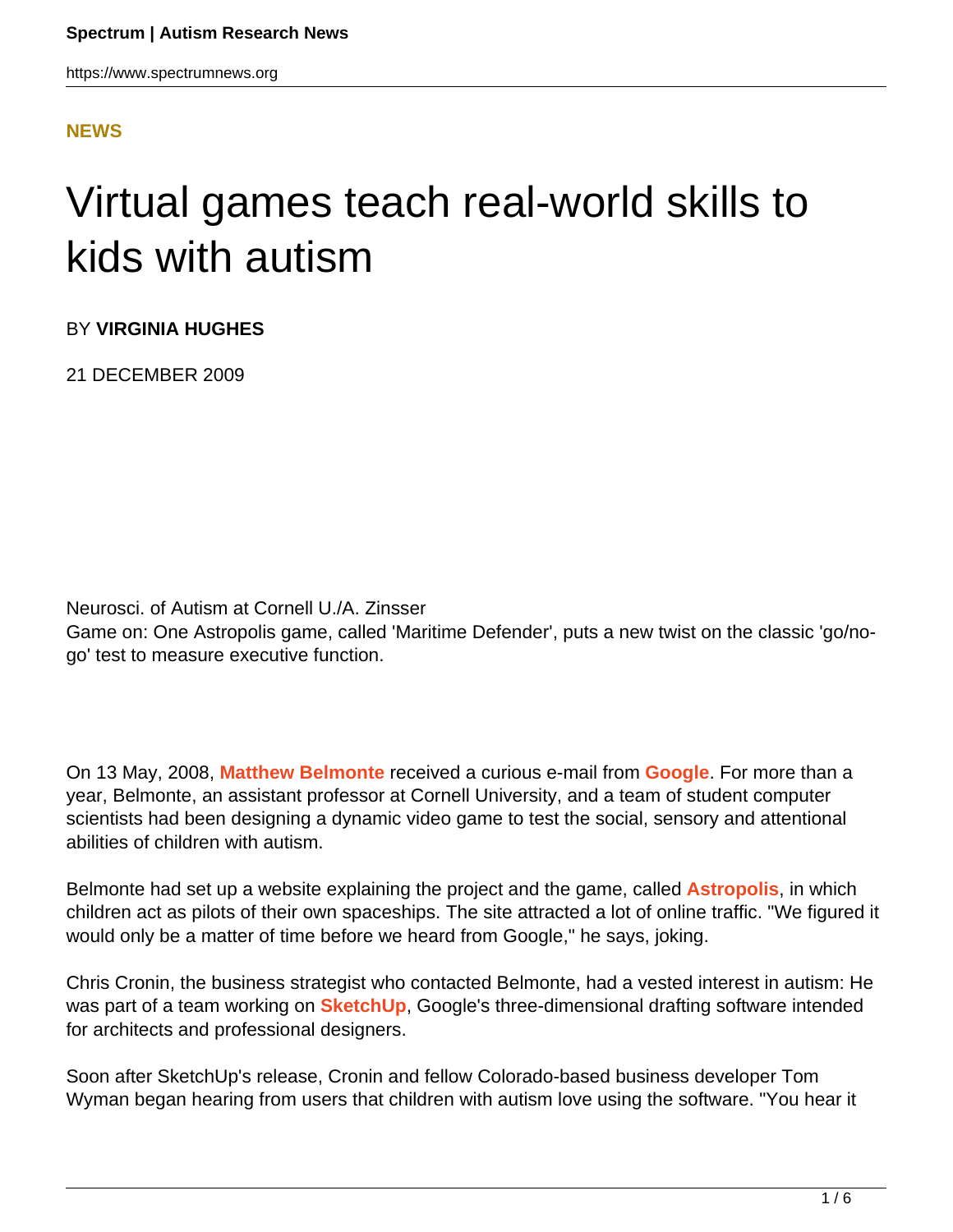once, and it's a heartwarming story. Hear it twice, and it's a coincidence. Hear it three times, and you think, 'Gosh, there must be something going on here'," Wyman says.

That led Cronin and Wyman, in late 2007, to launch **[Project Spectrum](http://www.google.com/educators/spectrum.html)**. The project initially sought to teach children with autism in the Boulder school system how to use SketchUp — giving them a creative outlet that they typically don't have through writing, speech or social play.

Word spread quickly about the software, and now many people with autism, from all over the world, have downloaded it and built **[floor plans, buildings and landscapes of their own design](http://sketchup.google.com/3dwarehouse/cldetails?mid=be3de3be31be4d088aee1e8fa383e7d3)**. Project Spectrum's ultimate goal is to help children with autism communicate more effectively, as well as build self-esteem and skills for a rewarding career.

Cronin's email to Belmonte launched a collaboration in which members of Project Spectrum build parts of the Astropolis virtual world. In addition to teaching adolescents how to work cooperatively (they tend to get irritated and obstinate when programmers make even small modifications to their designs), Astropolis allows for the unprecedented testing of children with autism on a variety of cognitive skills, all at once, without the artificial, boring and anxiety-ridden setup of a typical psychology lab.

Gaming technology is more sophisticated, and more accessible, than ever before, and Belmonte is part of a **[burgeoning wave of researchers](https://www.spectrumnews.org/news/2008/virtual-peers-teach-real-life-skills)** using it to test or train people with autism.

The first video and virtual reality games made for children with autism, developed about a decade ago, looked too simple and unrealistic, says **[Sarah Parsons](http://www.education.bham.ac.uk/staff/parsons_sarah.shtml)**, one of the leaders of these initial efforts and a senior research fellow in the School of Education at the University of Birmingham, UK. "Now they have the potential to be very realistic in the way that they look, and you control everything that's seen and heard within them."

In several studies over the years, Parsons has shown that children with autism usually recognize that virtual environments are meant to simulate reality**<sup>1</sup>** .

Parsons is part of a new £1.65 million project in Europe, called **[COSPATIAL](http://cospatial.fbk.eu/people)**, which will place multiplayer virtual reality programs into public schools, aiming to help high-functioning children with autism interact socially with their teachers and normal peers.

Using this technology is a particularly attractive method for studying autism because people with the disorder tend to have a knack for visual learning; some studies have even reported that they have **[superior visual acuity](https://www.spectrumnews.org/news/2009/autism-often-accompanied-by-super-vision-studies-find)**.

"They're not so keen on interpersonal, face-to-face interaction, so there's something comfortable about using the computer," Parsons says. "And of course the visual stimuli appeal to a visual way of processing the world, which tends to favor people with autism."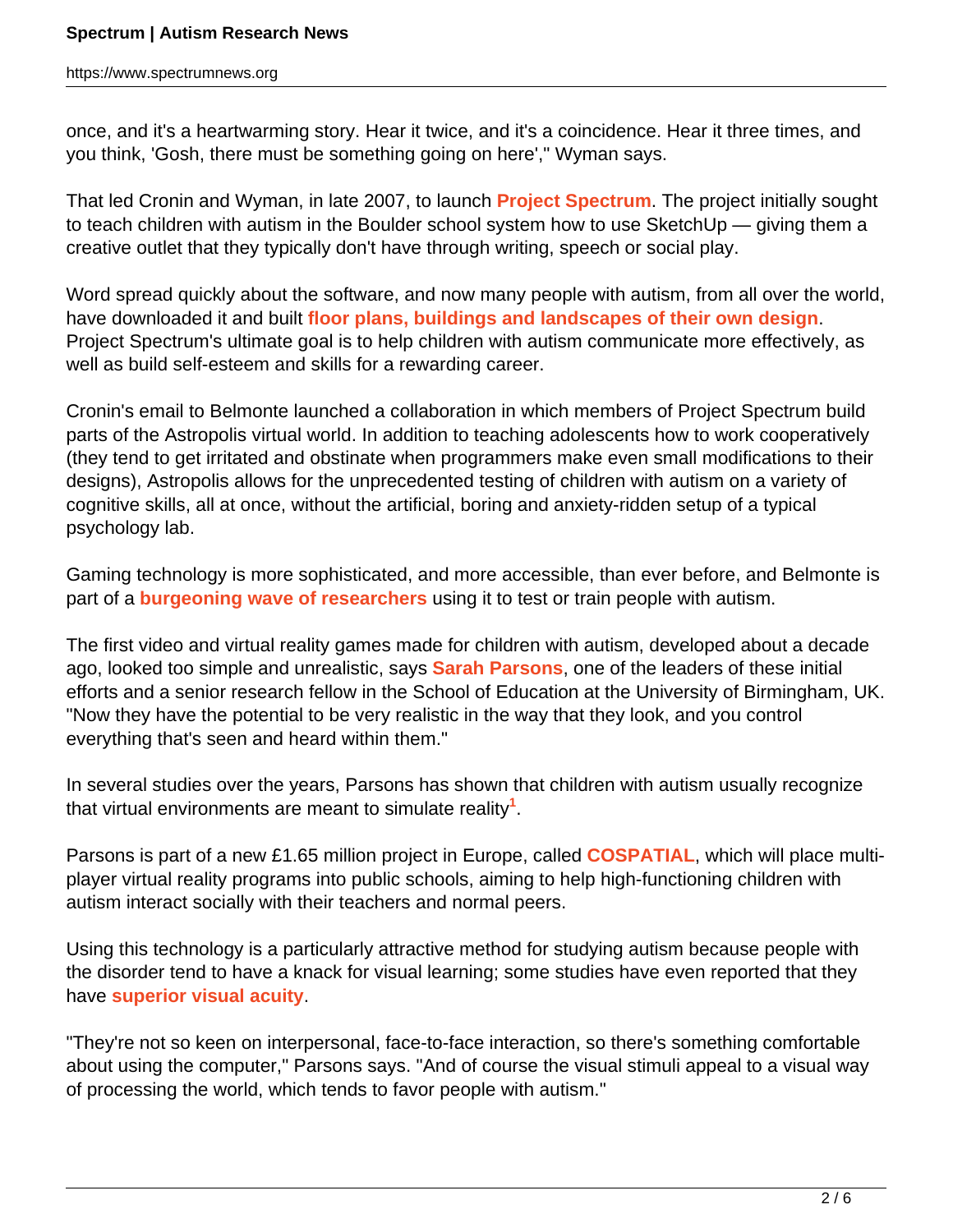For one piece of the COSPATIAL project, which launched in February, Parsons is developing virtual games that can be projected on to a piece of hardware that's already available in most UK classrooms: interactive whiteboards. To win the game, the children will need to work together with another player. "Their natural inclination is not to do that, but we hope that the games will be suitably motivating in order to help them learn social skills," Parsons says.

The project is still in the development phase, which has included significant input from autism teachers. The team plans to start testing this and similar technologies in early 2010 in mainstream and specialty schools in the UK and Israel.

"We know that there are a lot of schools that are struggling to meet all the needs of young people on the spectrum," Parsons says. "The impact will be quite substantial if we design this in a way that allows it to be used quite easily in typical school contexts."

### Out of this world:

Typical psychological experiments present two big problems for testing children with autism. First, they're long and tedious. Children with autism tend to have an increased ability to focus, and can repeat certain tasks over and over without a fuss. Healthy controls, in contrast, get "bored out of their skulls," Belmonte says.

"What you end up measuring is the difference between boredom and non-boredom, instead of the difference between autistic and non-autistic," he says.

Second, psychological testing isn't done in a realistic environment. Children come to an unfamiliar space, surrounded by strangers, and perform tasks that may have no relevance to their daily life. This is particularly challenging for children with autism, who don't like novelty and are prone to social anxiety.

Belmonte envisioned Astropolis as a solution to both confounds.

For instance, one of the program's mini-games, called 'Maritime Defender', puts a new twist on the classic 'go/no-go' test meant to measure inhibition and executive function. In the classic lab paradigm, children are taught to press a button, as quickly as possible, when they see certain cues, but to refrain from pressing the button in response to other cues. In Astropolis, children see a series of spacecraft coming out of a wormhole. Some are enemy ships, which they must shoot as soon as possible; others are ships full of valuable resources.

In a different game, children must steer their ship through a starry black sky. The pattern of stars they see through the windshield shows them when their ship is starting to steer off course — and how well they steer gives Belmonte a measure of their motion perception.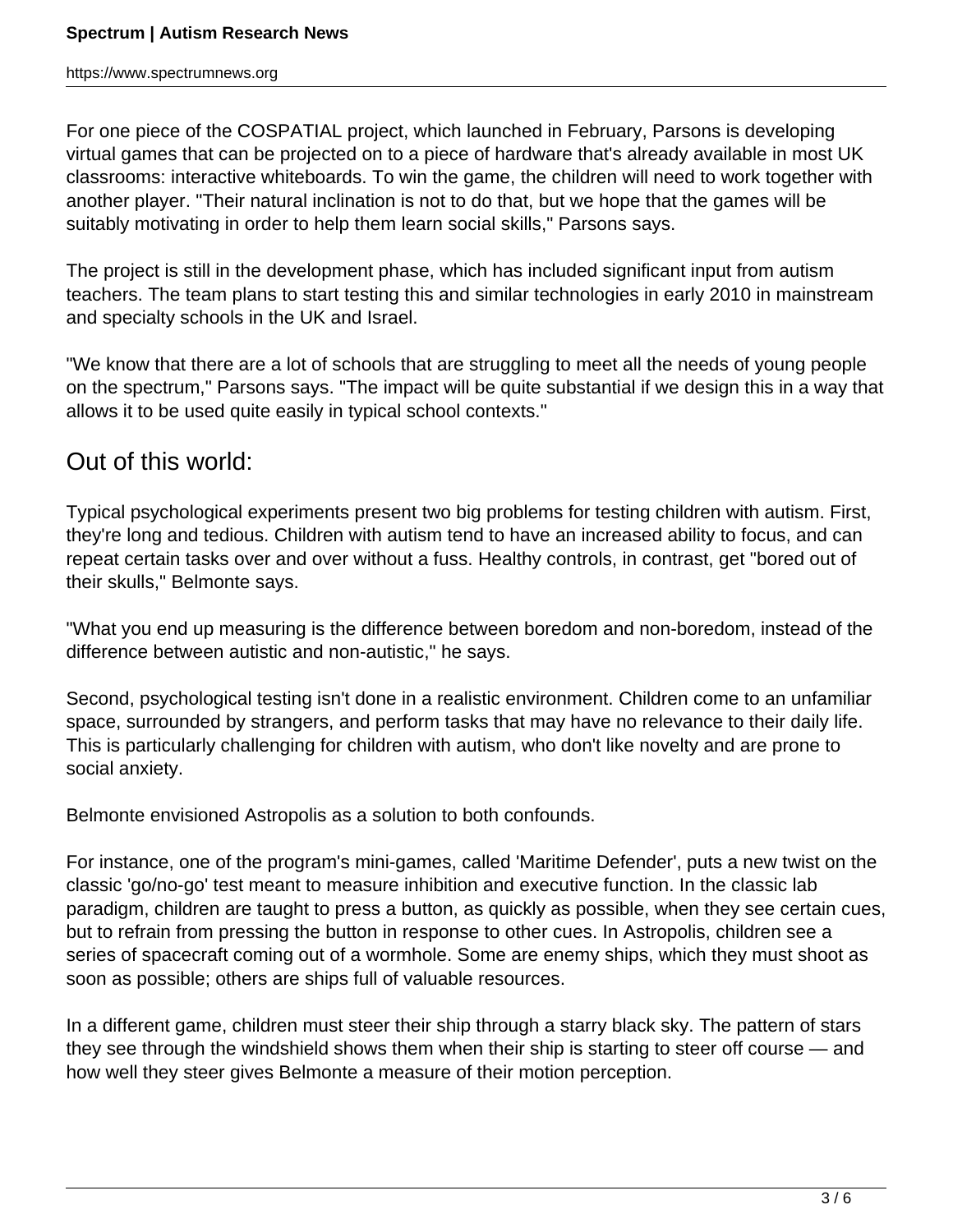Astropolis even includes a **[Sally-Ann–type test](https://www.spectrumnews.org/classic-paper-reviews/2008/1985-paper-on-the-theory-of-mind-commentary-by-rebecca-saxe)** of theory of mind, in which the player has to figure out where a space pirate believes that a precious resource is located.

"The games are really fun — even my lab has fun playing it," Belmonte says.

So far, Belmonte has successfully piloted the games on healthy children and on some children with Project Spectrum. He's recruiting more children with autism for the first set of experiments and plans to loan participants a laptop, so they can practice the game at home — with the machine recording their behavioral data all the while.

Once participants become comfortable with the game, Belmonte plans to bring them back into the lab, and have them play while they're hooked up to electroencephalography electrodes, which can measure their brain activity.

"When we get these observations, a really interesting further question is, are social and non-social tasks being perturbed by some of the same sorts of neural properties? And if so, then could training in a non-social domain facilitate the development of social skills?" he asks.

One drawback of Astropolis is that it only works for individuals with high-functioning autism spectrum disorders, who can deftly use a mouse and sit in front of a computer for extended periods.

"It's something that I honestly feel guilty about. None of the experiments I've done have addressed people like my brother," Belmonte says, referring to his **[older brother with autism](https://www.spectrumnews.org/news/2009/family-ties-compel-some-scientists-to-tackle-autism)**, who does not speak and cannot sit still in front of a computer for extended periods.

Down the line, Belmonte hopes to design similar games in which people with autism can experience full-body virtual worlds.

## Social simulations:

Though virtual reality may be useful in measuring the perceptual and cognitive skills of people with autism, it has shown mixed results when used as a method of therapy.

Starting in the mid-1990s, computer scientist Dorothy Strickland began creating virtual environments that could help young children with autism learn safety measures, such as how to cross the street, or avoid a fire in their homes. Even with the cruder technology, these efforts worked fairly well<sup>2</sup>.

"Safety skills are pretty easy to teach actions on, because they give a good practice scenario situation," notes Strickland, a principal researcher at **[Do2Learn](http://www.do2learn.com/)**, which develops social learning games for children with disabilities, many of which are free to download on their website. She says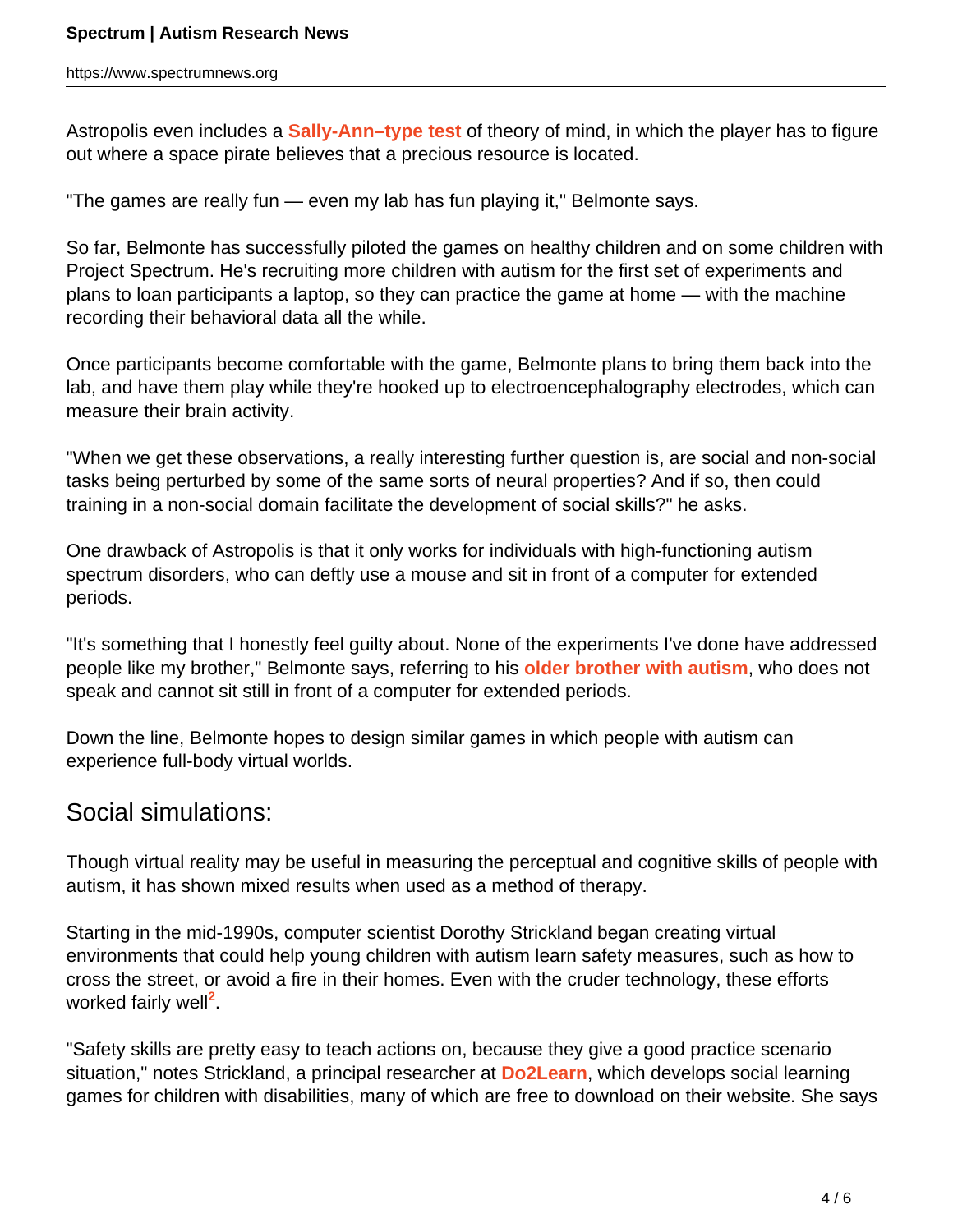the site gets about 10 million views per month.

Attempts to do social-skills training in virtual reality, on the other hand, have proven more difficult because they require subtle actions and vary a lot from one situation to the next.

For example, Strickland has completed a project in which people with autism learn how to enter a restaurant on **[Second Life](http://secondlife.com/)**, a popular online social world. Although the participants can learn a set of steps in one restaurant setting, they have trouble generalizing those lessons to a slightly different restaurant setting.

"We introduce different parameters. So if someone comes up to them and are rude, then the individual with autism may lose all connection to the right steps because they personally feel threatened," she says.

Strickland's team has found that it's more effective to combine virtual reality scenarios with explicit instructional videos that explain why various skills should be applied to different situations.

**[Peter Mundy](http://www.ucdmc.ucdavis.edu/mindinstitute/ourteam/faculty_staff/mundy.html)** has run up against similar hurdles in his work on children with autism. "The hardest thing is figuring out how to help them generalize what they learn in one context and apply it in a different context in the real world," says Mundy, director of educational research at the M.I.N.D. Institute at the University of California, Davis.

Mundy has a two-year **[National Institutes of Health stimulus grant](https://www.spectrumnews.org/news/2009/stimulus-money-set-to-fund-autism-research)** to set up virtual reality situations that teach children with autism to improve key social abilities. Data collection began in December, and Mundy plans to run these experiments on at least 40 high-functioning children with autism.

In one game, for example, kids strap on a headset and are asked to talk about themselves with a group of virtual peers. If they don't maintain eye contact, their friends will fade away.

"We think we can build virtual social interactive situations that will help kids have a lot of opportunities to practice," he says.

Virtual training might even supplement more traditional behavioral interventions, he adds. "If we use it in conjunction with social-skills training, or some sort of person-to-person intervention," he says, "we think the virtual practice will help the kids learn to apply what they are getting out of the intervention to a lot of different social contexts."

#### References: